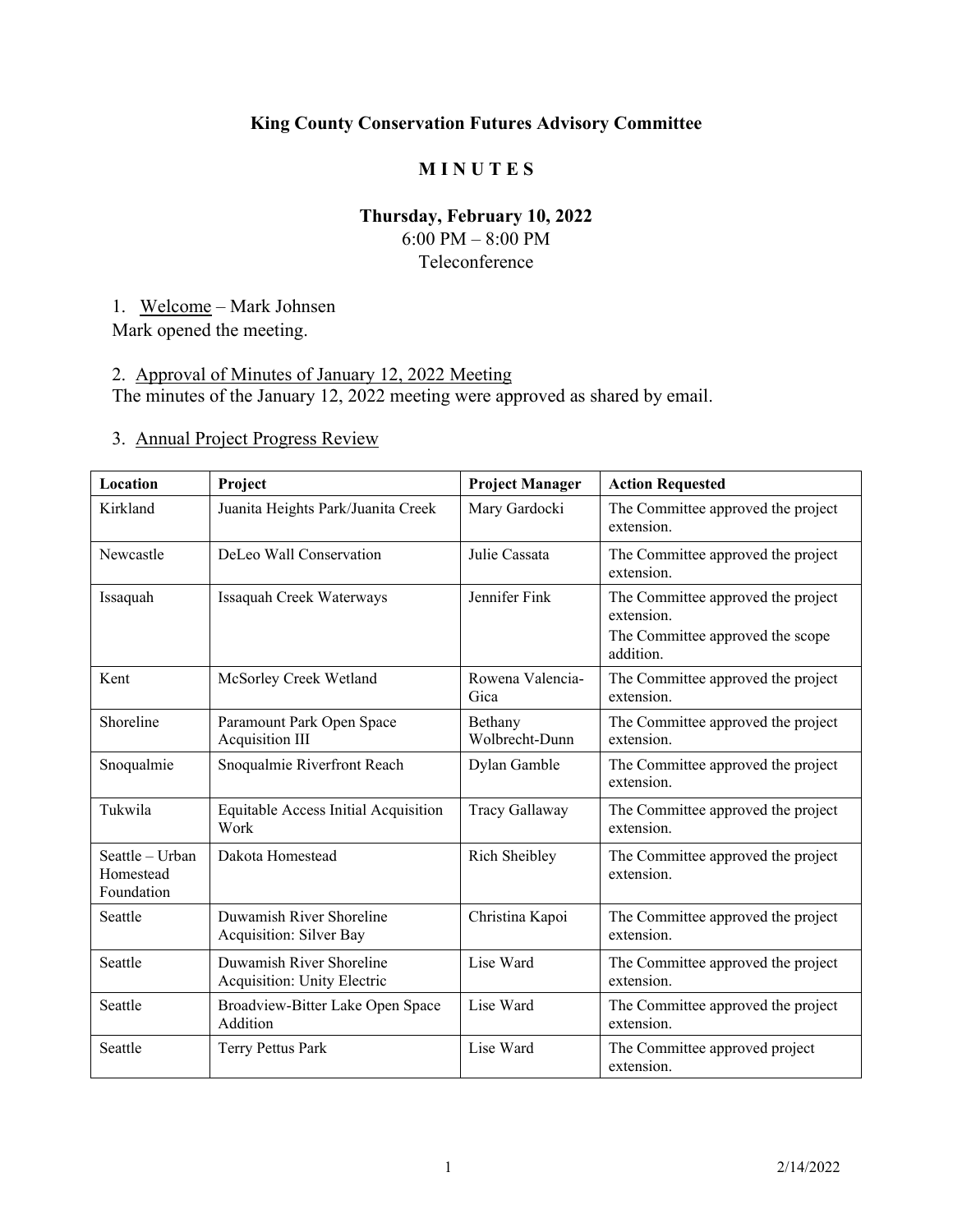| Seattle       | Thornton Creek: South Branch                           | Lise Ward                       | The Committee approved project<br>extension.                                                                                                                                               |  |
|---------------|--------------------------------------------------------|---------------------------------|--------------------------------------------------------------------------------------------------------------------------------------------------------------------------------------------|--|
| Seattle       | Aurora - Licton Springs Urban<br>Village Park          | Lise Ward                       | The Committee approved project<br>extension.<br>The Committee approved the scope<br>addition.                                                                                              |  |
| Seattle       | Bitter Lake Playfield Addition                         | Lise Ward                       | The Committee approved project<br>extension.                                                                                                                                               |  |
| Seattle       | Bitter Lake Urban Village Park                         | Lise Ward                       | The Committee approved project<br>extension.                                                                                                                                               |  |
| Seattle       | Kubota Garden Greenspace Addition                      | Lise Ward                       | The Committee approved the scope<br>addition.<br>The Committee approved project<br>extension for \$400,000 of 2018<br>Reallocation award.<br>(Partial transfer out does not need<br>vote.) |  |
| Seattle       | North Rainier Town Center Park                         | Lise Ward                       | The Committee approved project<br>extension.                                                                                                                                               |  |
| Seattle       | South Park Plaza                                       | Lise Ward                       | The Committee approved project<br>extension.                                                                                                                                               |  |
| Seattle       | Thornton Creek NA: Little Brook                        | Lise Ward                       | The Committee approved a final<br>project extension for one more year.                                                                                                                     |  |
| Seattle       | Thornton Creek: North Branch                           | Lise Ward                       | The Committee approved project<br>extension.                                                                                                                                               |  |
| KC - WRIA 7   | Three Forks Natural Area Addition                      | Kelly Heintz                    | The Committee approved scope<br>addition.                                                                                                                                                  |  |
| KC - WRIA 8   | Crow Marsh                                             | Kelly Heintz/<br>Judy Blanco    | The Committee approved scope<br>addition.                                                                                                                                                  |  |
| KC - WRIA 8   | Cedar River Projects                                   | Judy Blanco                     | The Committee approved scope<br>additions.<br>The Committee approved project<br>extension.                                                                                                 |  |
| KC - WRIA 8   | <b>Bear Creek Projects</b>                             | Denise DiSanto                  | The Committee approved scope<br>clarifications.                                                                                                                                            |  |
| KC - Farmland | <b>Boscolo Farm</b>                                    | Ted Sullivan                    | The Committee approved the project<br>extension.                                                                                                                                           |  |
| KC - Farmland | Farmland Acquisitions in Lower<br>Green APD            | Ted Sullivan                    | The Committee approved the project<br>extension.<br>(Partial transfer out does not need<br>vote.)                                                                                          |  |
| KC - Farmland | Protecting Farmland -<br>Enumclaw/Green                | Ted Sullivan,<br>Michael Murphy | The Committee approved the scope<br>addition.<br>The Committee approved the project<br>extension.                                                                                          |  |
| KC - Farmland | Protecting Farmland - Snoqualmie<br>and Vicinity Farms | Ted Sullivan,<br>Michael Murphy | The Committee approved the scope<br>addition.                                                                                                                                              |  |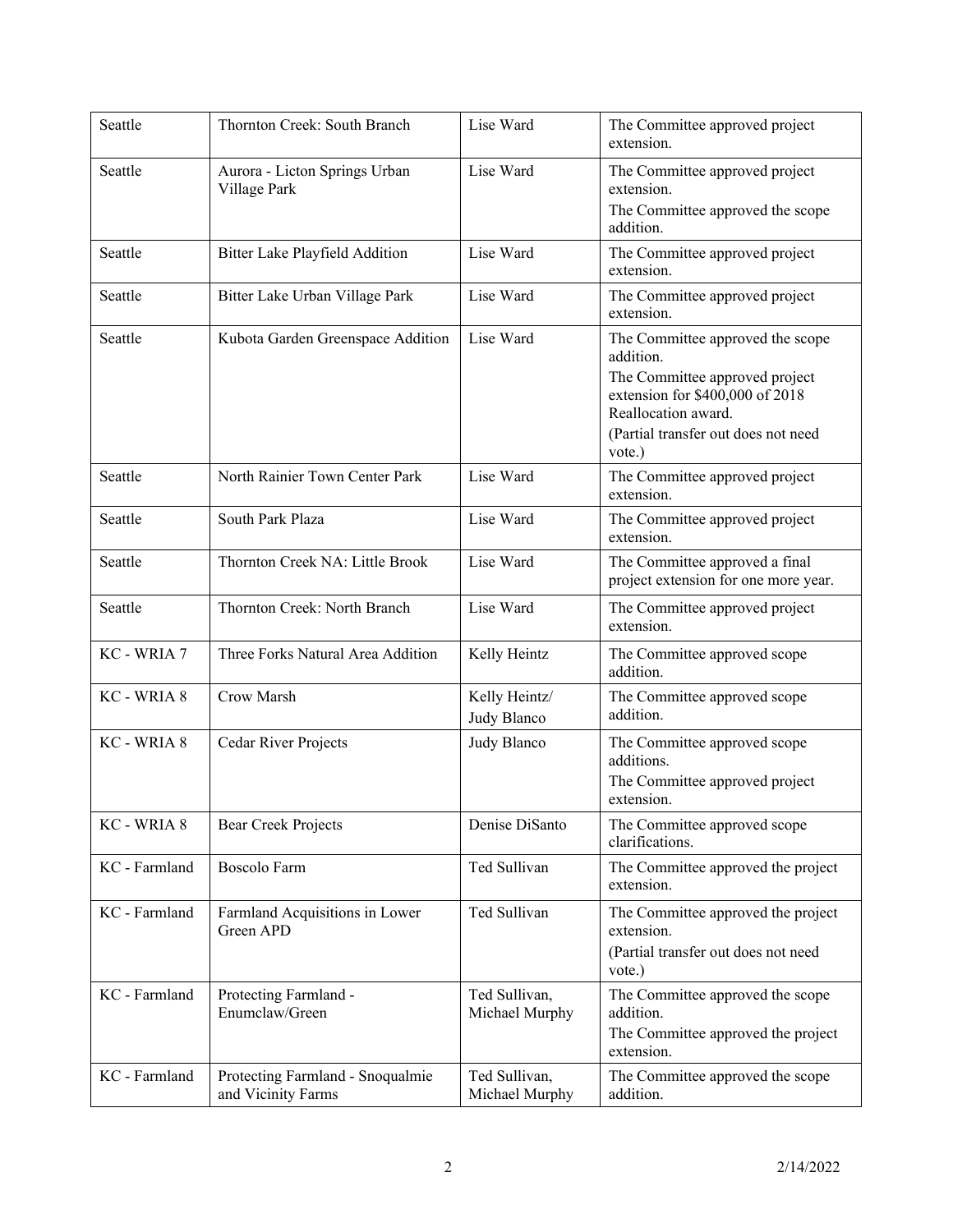|                             |                                              |                                 | The Committee approved the project<br>extension.   |
|-----------------------------|----------------------------------------------|---------------------------------|----------------------------------------------------|
| KC - Farmland               | Protecting Farmland - Vashon/Maury<br>Farms  | Ted Sullivan,<br>Michael Murphy | The Committee approved the project<br>extension.   |
| KC - WRIA 8                 | Cemetery Pond Open Space<br><b>Additions</b> | Michael Murphy                  | The Committee approved the project<br>extension.   |
| Federal Way $+$<br>Forterra | East Hylebos Watershed<br>Conservation       | Tim Sandoval,<br>Forterra       | The Committee approved transfer of<br>sponsorship. |
|                             |                                              | EJ Walsh, Federal<br>Way        | The Committee approved project<br>extension.       |

Meeting adjourned at 8:22 pm.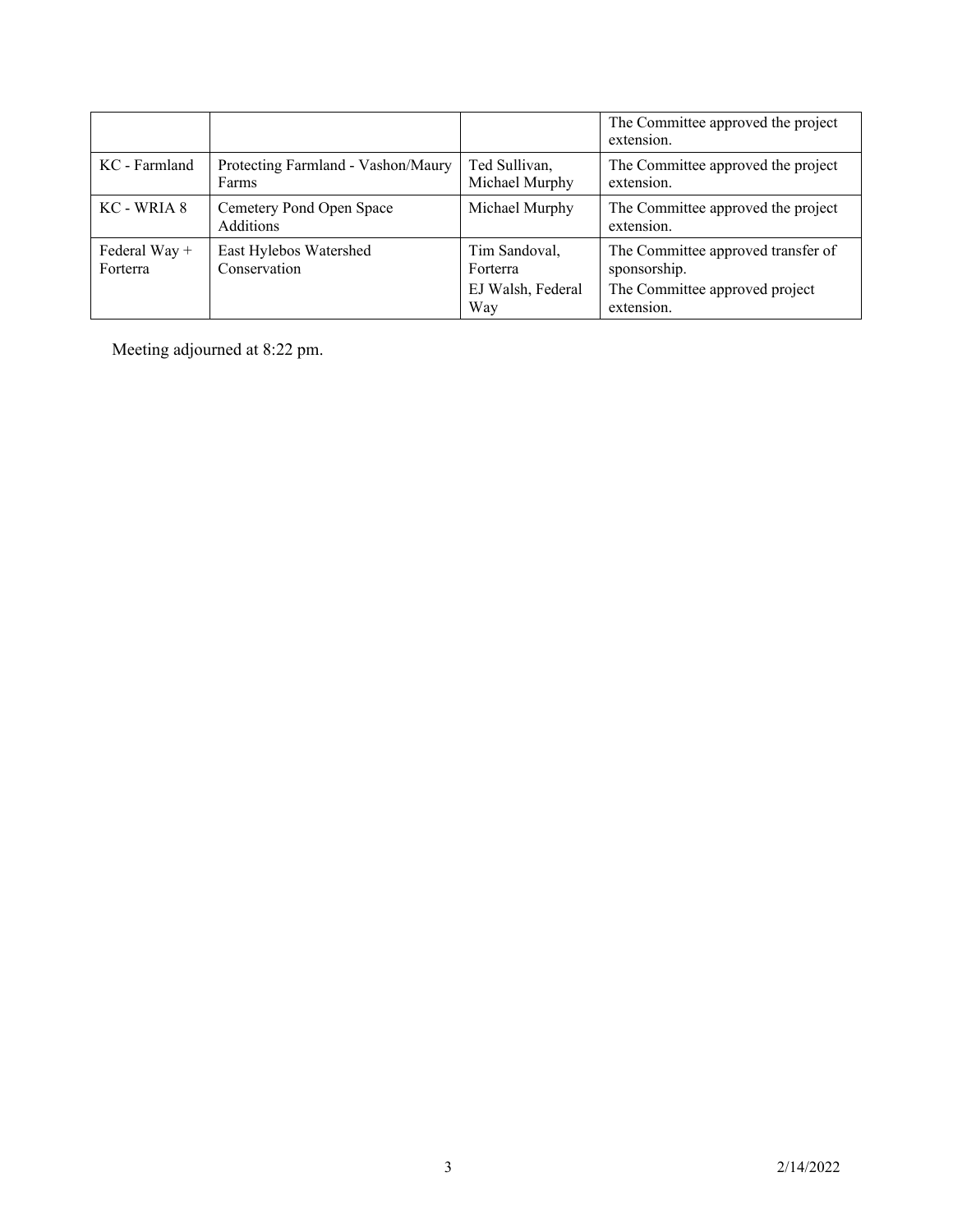### **King County Conservation Futures Advisory Committee**

# **Thursday, February 10, 2022**

6:00 PM – 8:00 PM Teleconference

#### **Attendance**

| Steve Abel       | <b>Conservation Futures Advisory Committee</b> |               |  |
|------------------|------------------------------------------------|---------------|--|
| Tiffany Chan     | $\zeta$ $\zeta$                                | 66            |  |
| Catherine Gockel | $\mbox{\bf 6}$                                 | 66            |  |
| Molly Graham     | $\zeta \, \zeta$                               | $\zeta \zeta$ |  |
| Leah Grant       | $\mbox{\bf 6}$                                 | 66            |  |
| Mark R. Johnsen  | $\mbox{\bf 6}$                                 | $\zeta \zeta$ |  |
| Amanda León      | $\mbox{\bf 6}$                                 | $\zeta \zeta$ |  |
| Keith Livingston | $\leq$ $\leq$                                  | 66            |  |
|                  |                                                |               |  |

### Future Committee members (appointment pending)

| Yoshiko Grace Matsui |  |
|----------------------|--|
| Nancy Huizar         |  |

Ingrid Lundin, King County DNRP Linda Holecek, Anjali Fisher, "

Guests:

#### **King County DNRP**

Denise Di Santo Judy Blanco Kelly Heintz Ted Sullivan Michael Murphy

#### **Cities/Partners**

Mary Gardocki, City of Kirkland Julie Cassata, City of Newcastle Jennifer Fink, City of Issaquah Rowena Valencia-Gica, City of Kent Bethany Wolbrecht-Dunn, City of Shoreline Dylan Gamble, City of Snoqualmie Tracy Gallaway, City of Tukwila Rich Sheibley, Seattle - Urban Homestead Foundation Lise Ward, City of Seattle Tim Sandoval, Forterra EJ Walsh, Federal Way